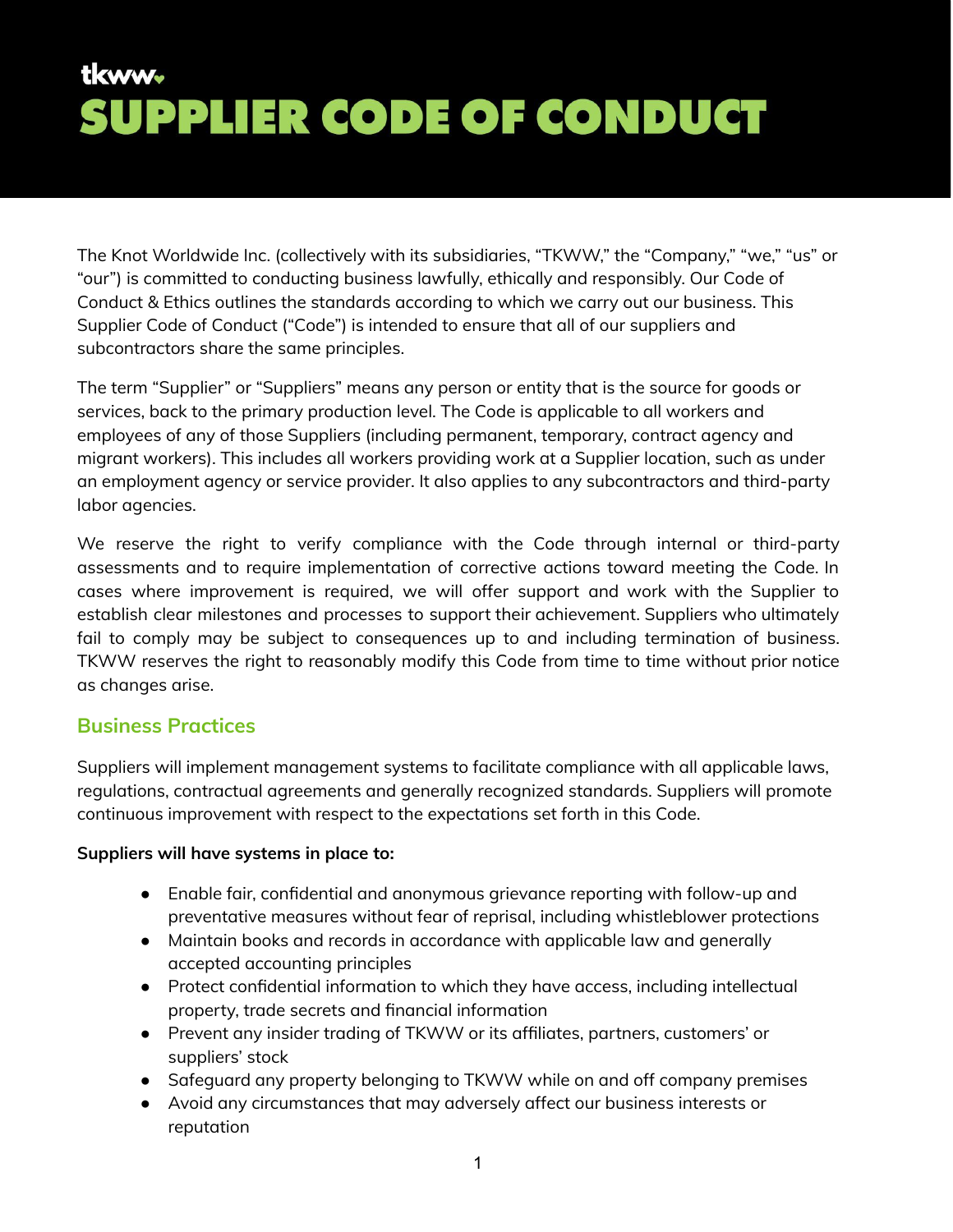- Conduct their business in a fair and equitable manner that treats all individuals with dignity and respect, including not discriminating against any individual based on skin color, nationality, race, disabilities, political or religious conviction, sexual orientation or gender identify, age, sex, social background, physical characteristics, union membership, family status, or pregnancy
- Prevent any form of corruption, extortion or embezzlement, including a zero-tolerance approach to bribery and kickbacks, and comply with all applicable laws and regulations, including, the U.S. Foreign Corrupt Practices Act
- Ensure that any public relations, public affairs or lobbying related activities on behalf of TKWW are conducted with transparency, accountability and integrity
- Conduct business in line with fair competition and in accordance with all applicable antitrust laws
- Comply with applicable import and export laws, including, where applicable, trade restrictions of the U.S. Treasury Department's Office of Foreign Assets Control (OFAC) or any other applicable trade restrictions
- Prevent giving improper or lavish gifts or entertainment to TKWW employees, and ensure that any such gift or entertainment is in compliance with applicable law

We reserve the right to ask suppliers for a full supply chain map to facilitate risk assessment and gauge compliance in all aspects of the supply chain. Suppliers shall be transparent about all known facilities used to produce products or services for us and provide such information upon request. At our request, suppliers are expected to provide to us reports on the occurrence of substances in any materials supplied to us that may be restricted by, or require disclosure to, governmental bodies, and/or customers.

### **Labor Practices**

We expect suppliers to respect the personal dignity, privacy and human rights of each individual and:

- Avoid any sort of child labor in their business operations consistent with the International Labor Organization's (ILO) core labor standards
- Uphold freely chosen employment practices, with no toleration for forced, prison, bonded, indentured or involuntary labor in their operations and supply chain
- Provide employees with a written employment agreement that complies with local laws and regulations, and inform workers of their legal rights and employment conditions in a language understood by the employee
- Respect the maximum number of working hours determined in applicable laws and provide compensation paid to employees that complies with applicable national wage laws, with all overtime work paid at the legally mandated overtime rate
- Refuse to tolerate sexual harassment or discrimination, and provide employees with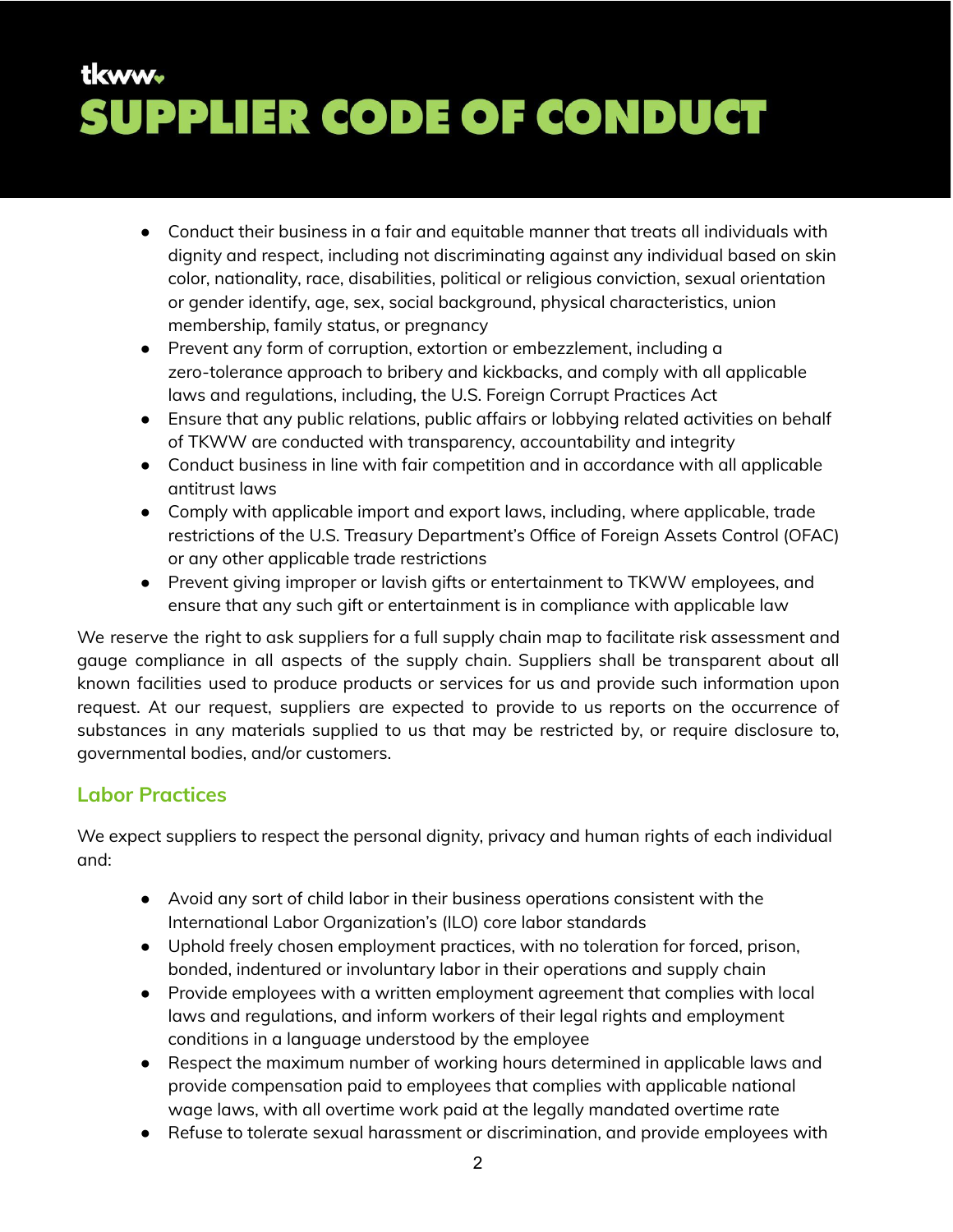a workplace free of corporal punishment or torture, mental or physical coercion or verbal abuse of employees, or the threat of any such treatment

- Foster a diverse, equitable and inclusive workforce where all individuals have equal opportunities, and are treated with dignity and respect irrespective of skin color, nationality, race, disabilities, political or religious conviction, sexual orientation or
- gender identify, age, sex, social background, physical characteristics, union membership, family status or pregnancy
- Respect the rights of employees to associate freely, join labor unions, seek representation, join works councils and engage in collective bargaining, as permitted by applicable law
- Provide a safe and healthy working environment, including appropriate controls, safe work procedures, preventative maintenance and necessary technical protective measures to mitigate health and safety risks in the workplace
- Identify and assess likely and potential emergency situations in the workplace and minimize their impact by implementing emergency plans and response procedures
- Ensure that employees always have access to potable drinking water, clean toilet facilities and safe working conditions that meet the basic needs of workers and conforms to applicable laws at the workplace
- Respect the rights and titles to property and land of individuals, indigenous peoples and local communities and ensure that negotiations regarding property and land adhere to principles of free, prior and informed consent, as well as contract transparency and disclosure
- Obtain, maintain and comply with all health and safety permits

### **Environmental Practices**

We are committed to operating in a way that respects the environment, is thoughtful about the use of natural resources and is focused on continuous improvement. At a minimum, we expect that suppliers will:

- Act in compliance with the applicable statutory and international standards of environmental protection
- Work to reduce their carbon footprint through investment in energy efficient buildings and processes, optimization of supply chains and distribution networks and a transition to renewable energy sources
- Strive to protect water resources by minimizing use of water in their operations and avoiding contamination from their operations
- Reduce waste-to-landfill through strategic sourcing initiatives, reuse and recycling practices, optimized manufacturing and packaging systems and employee training
- Identify and reduce the use of hazardous materials, chemicals and substances,